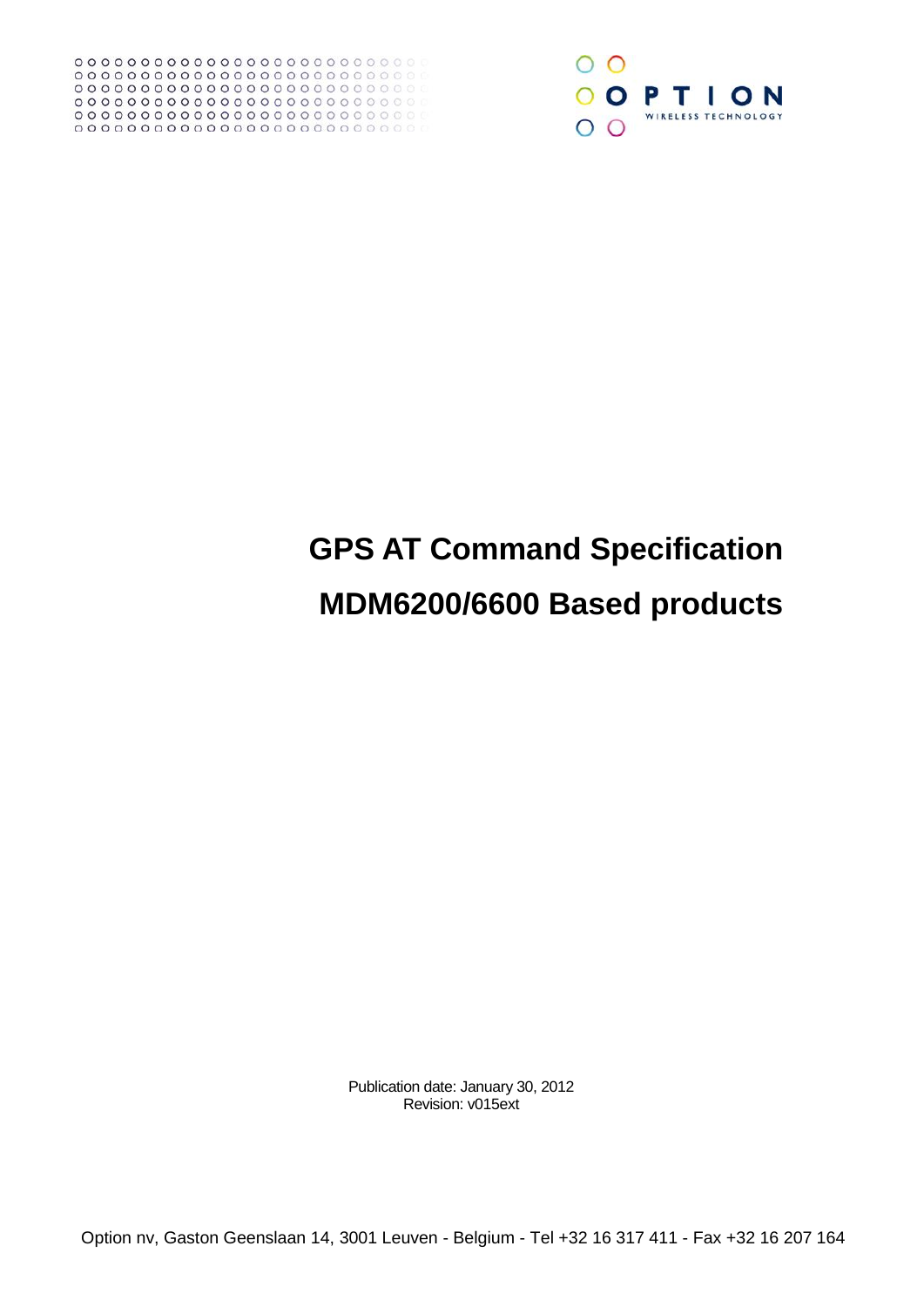

# **About this document**

# **Confidentiality**

All data and information contained or disclosed by this document is confidential and proprietary of Option NV, and all rights therein are expressly reserved. By accepting this document, the recipient agrees that this information is held in confidence and in trust and will not be used, copied, reproduced in whole or in part, nor its contents revealed in any manner to others without prior and written permission of Option NV.

| <b>Date</b>   | Version   | <b>Author</b>     | <b>Revision</b> | <b>Remarks</b>         |
|---------------|-----------|-------------------|-----------------|------------------------|
| 8 July 2010   | V001ext   | D. Callaert       |                 | <b>Initial Version</b> |
| 27 July 2010  | V002ext   | D. Callaert       | S. Han          | Revision               |
| 20 Sept 2010  | V003ext   | D. Callaert       | P. Vandeneede   | Revision               |
| 5 Oct 2010    | V004ext   | F. Bilsen         |                 | Revision               |
| 8 Nov 2010    | V005ext   | P. Vandeneede     |                 | Revision               |
| 14 Dec 2010   | V006ext   | P. Vandeneede     |                 | Revision               |
| 15 March 2011 | V007ext   | P. Vandeneede     |                 | Revision               |
| 29 April 2011 | V008      | P. Vandeneede     |                 | Revision               |
| 26 July 2011  | v014ext   | F. Bilsen         |                 | Revision               |
| 27 Oct 2011   | V010draft | F. Bilsen         |                 | Revision               |
| 02 Nov 2011   | V011draft | M. Rogmans        |                 | Revision               |
| 14 Dec 2011   | V012ext   | D. Hermans        |                 | Revision               |
| 30 Jan 2012   | V013ext   | P. Vandeneede     |                 | Cosmetic changes       |
| 2 Oct 2012    | V014ext   | <b>B.Goossens</b> |                 | Revision               |
| 30 Apr 2013   | V015ext   | D.Hermans         |                 | Revision               |

# **Version History**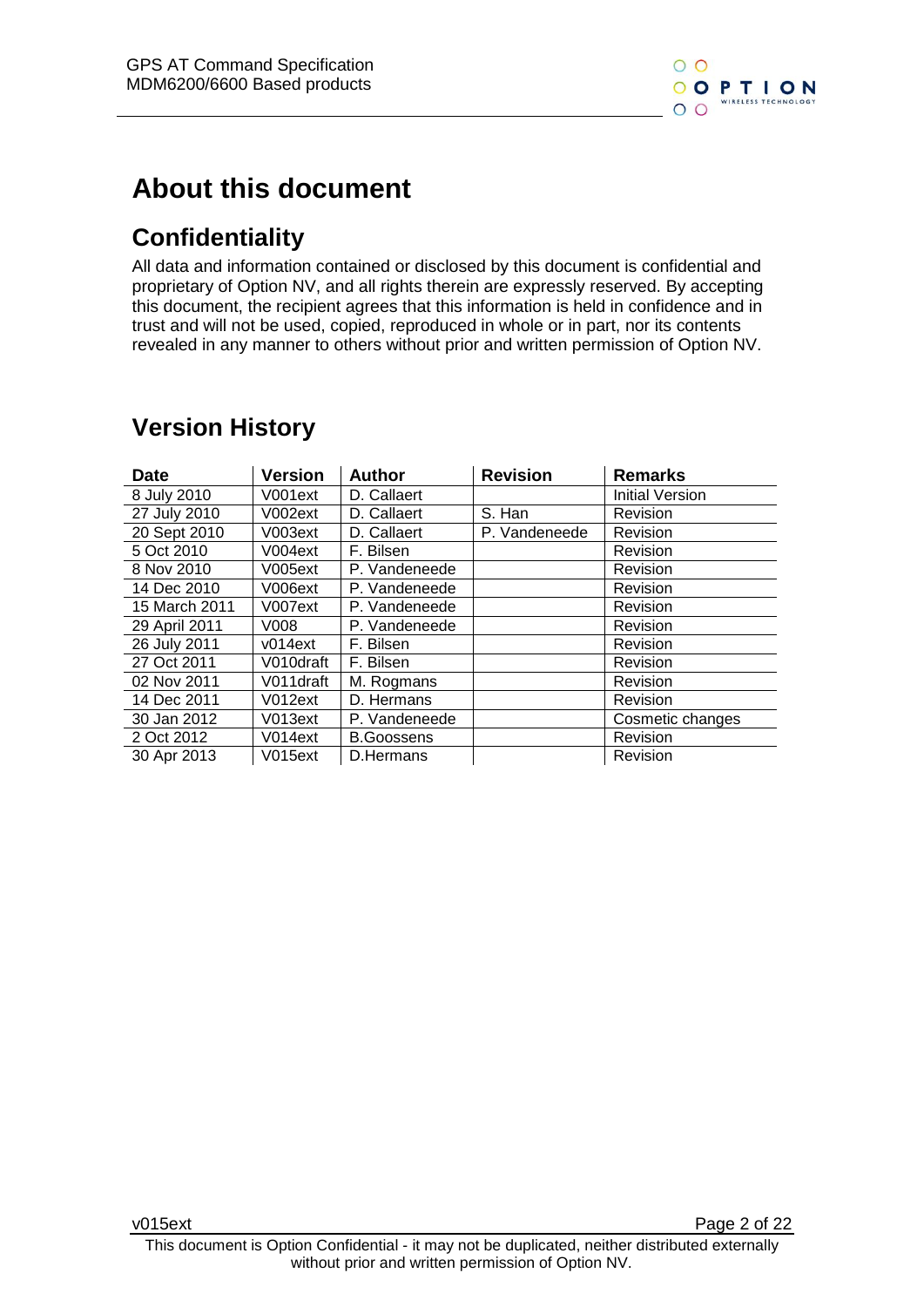

# **Table of contents**

| 2.1 |                                                                                        |                                                                                                                                  |
|-----|----------------------------------------------------------------------------------------|----------------------------------------------------------------------------------------------------------------------------------|
| 2.1 |                                                                                        |                                                                                                                                  |
|     |                                                                                        |                                                                                                                                  |
|     |                                                                                        |                                                                                                                                  |
|     |                                                                                        |                                                                                                                                  |
|     |                                                                                        |                                                                                                                                  |
|     |                                                                                        |                                                                                                                                  |
|     |                                                                                        |                                                                                                                                  |
|     |                                                                                        |                                                                                                                                  |
|     |                                                                                        |                                                                                                                                  |
|     |                                                                                        |                                                                                                                                  |
|     |                                                                                        |                                                                                                                                  |
|     |                                                                                        |                                                                                                                                  |
|     |                                                                                        |                                                                                                                                  |
|     |                                                                                        |                                                                                                                                  |
|     | 2.2<br>2.3<br>2.4<br>2.5<br>3.1<br>3.2<br>3.3 <sub>2</sub><br>3.4<br>3.5<br>4.1<br>4.2 | SUPL PDP Context Authentication Parameters "AT_OGPSPDPP"  14<br>Enable or disable GPS status unsolicited events "AT_OGPSEVT"  15 |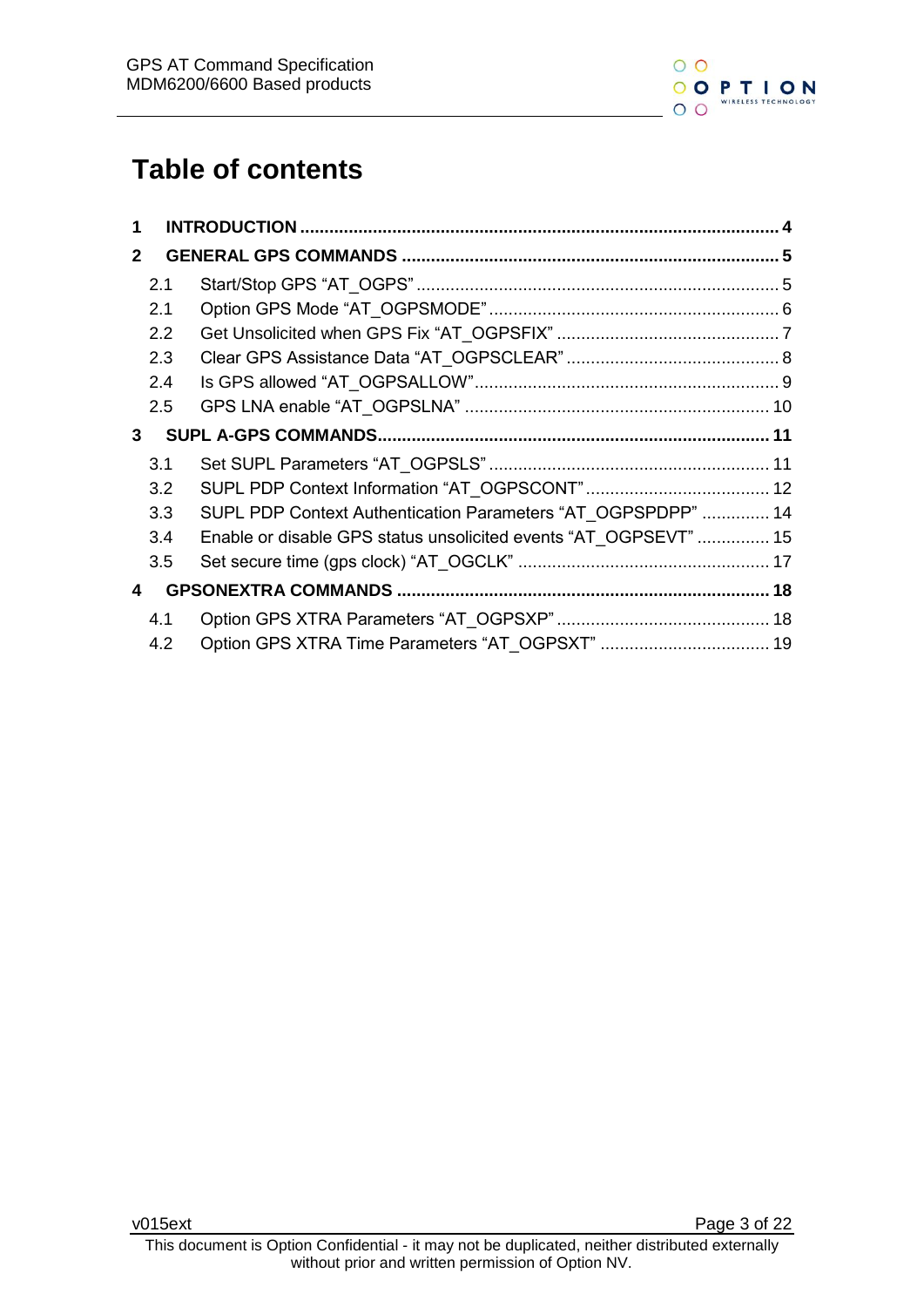

# <span id="page-3-0"></span>**1 INTRODUCTION**

All the GTM6xx modules do support GPS functionality. Next are the supported modes:

- Standalone GPS
- Assisted GPS

On the GTM66x and GTM67x the GPS antenna is shared with the diversity antenna, on the GTM60x a separated GPS antenna input is available.

In order to configure the GPS functionality, Option proprietary AT commands have been developed. This document describes the commands that can be used to set various modes of GPS behaviour.

The table below shows all possible variants of these devices which are covered in this document.

| <b>Commercial</b><br><b>Name</b> | <b>Product</b><br><b>Number</b>                 | Wi-Fi        | <b>GSM, GPRS and</b><br><b>EDGE Bands</b> | <b>WCDMA</b><br><b>Bands</b> | <b>CDMA</b><br><b>Bands</b> |
|----------------------------------|-------------------------------------------------|--------------|-------------------------------------------|------------------------------|-----------------------------|
| GTM661W <sup>1</sup>             | MO6612                                          |              |                                           | I, II, V, VI, VIII           |                             |
| GTM661E                          | MO6611                                          |              |                                           | I, VIII                      |                             |
| GTM669W <sup>2</sup>             | MO6692                                          |              |                                           | I, II, V, VI, VIII           | <b>BC0,1</b>                |
| GTM669U                          | MO6693<br>GTM671 $W3$<br>MO6712<br>$\checkmark$ |              | All models have<br>quad band              | II, V, VI                    | <b>BC0,1</b>                |
|                                  |                                                 |              | support for GSM,                          | I, II, V, VI, VIII           |                             |
| GTM671E                          | MO6711                                          | $\checkmark$ | <b>GPRS and EDGE:</b>                     | I, VIII                      |                             |
| GTM679W <sup>4</sup>             | MO6792                                          | ✓            |                                           | I, II, V, VI, VIII           | <b>BC0,1</b>                |
| GTM679U                          | MO6793                                          | ✓            | 850Mhz<br>900Mhz                          | II, V, VI                    | <b>BC0,1</b>                |
| GTM601W                          | MO6012                                          |              | 1800Mhz                                   | I, II, V, VI, VIII           |                             |
| GTM601E                          | MO6011                                          |              | 1900Mhz                                   | I,VIII                       |                             |
| GTM609W                          | MO6092                                          |              |                                           | I, II, V, VI, VIII           | <b>BC0,1</b>                |
| GTM609U                          | MO6093                                          |              |                                           | II, V, VI                    | <b>BC0,1</b>                |

**Table 1: Supported Devices**

-

 $1$  GTM661WF and GTM661WFS are part of the GTM661W family and can be treated identical in this document.

<sup>&</sup>lt;sup>2</sup> GTM669WF and GTM669WFS are part of the GTM669W family and can be treated identical in this document.

<sup>&</sup>lt;sup>3</sup> GTM671WF and GTM671WFS are part of the GTM671W family and can be treated identical in this document.

<sup>4</sup> GTM679WF and GTM679WFS are part of the GTM679W family and can be treated identical in this document.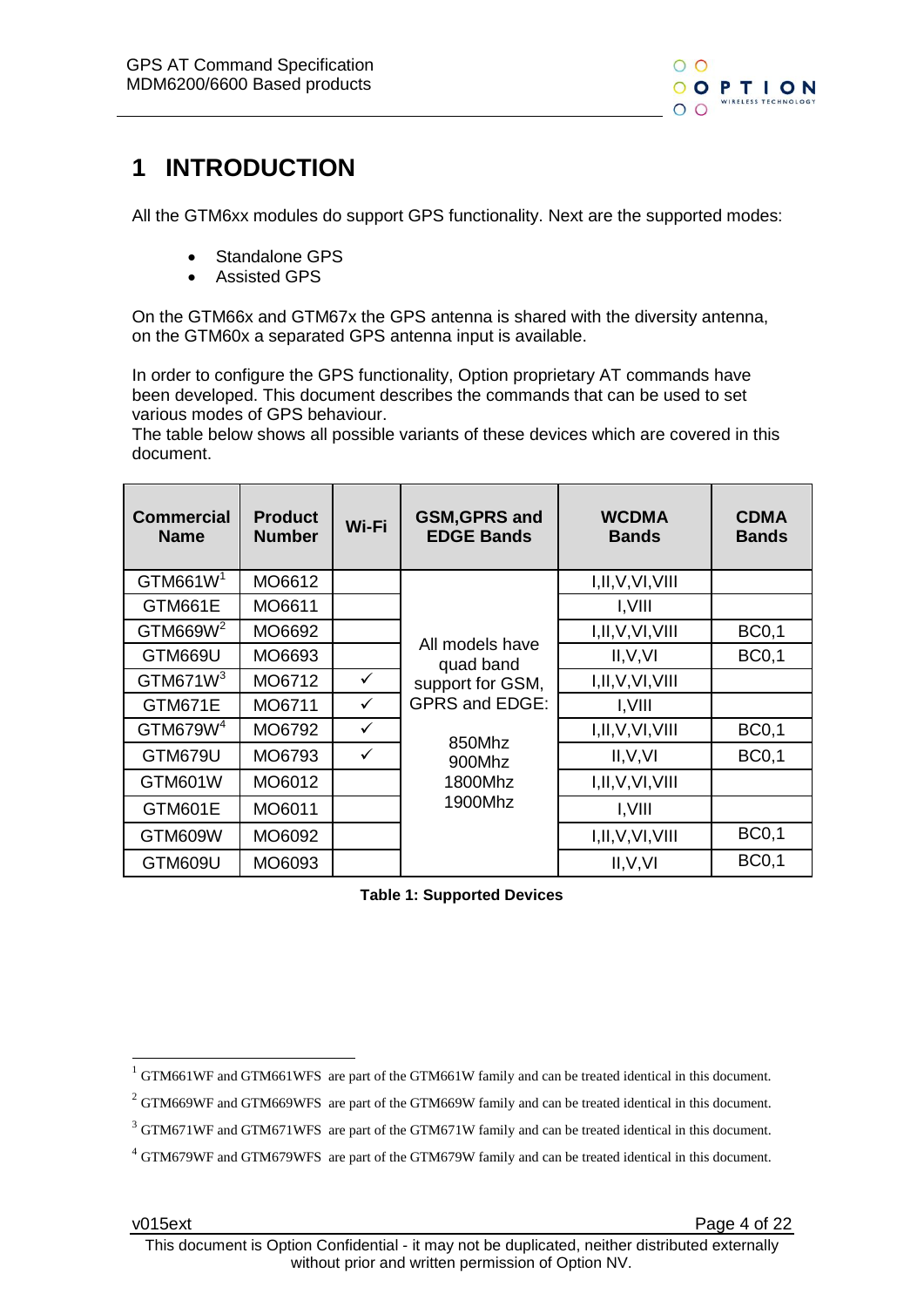# <span id="page-4-0"></span>**2 GENERAL GPS COMMANDS**

### <span id="page-4-1"></span>**2.1 Start/Stop GPS "AT\_OGPS"**

| Command                                     | <b>Possible Response(s)</b>      |
|---------------------------------------------|----------------------------------|
| OGPS= <mode>[,<lnterval>]</lnterval></mode> | OK                               |
|                                             | +CME ERROR: <cme error=""></cme> |
| OGPS?                                       | OGPS: <mode></mode>              |
| OGPS=?                                      | $\_\text{OGPS: (0-3), (2-3600)}$ |

#### **Description**

This command starts or stops a GPS position determination. Interrogation of this AT command will return the current state of the GPS engine.

#### **Defined values**

#### <Mode>

| Value         | <b>Description</b>                                                                                                                                                                                                                                                             |
|---------------|--------------------------------------------------------------------------------------------------------------------------------------------------------------------------------------------------------------------------------------------------------------------------------|
| 0             | <b>GPS Off</b>                                                                                                                                                                                                                                                                 |
|               | Single Position Determination.<br>The GPS engine will switch off upon error or Position fix.<br>Can only be used when GPS is off.                                                                                                                                              |
| $\mathcal{P}$ | <b>Continuous Position Determination.</b><br>This setting will automatically restart a position determination when it ends.<br>Once the first fix has been made this will usually generate a fix once every<br>second.<br>Can only be used when GPS is off.                    |
| 3             | Continuous Position Determination with timing interval (seconds).<br>NMEA data will only be generated with <interval> seconds between fixes.<br/>When the GPS can't make fixes, NMEA data will be generated every<br/>second.<br/>Can only be used when GPS is off.</interval> |

<Interval>

| Value Description                                                      |
|------------------------------------------------------------------------|
| 2-3600 Target number of seconds between fixes, subject to environment. |

#### **Remarks**

CME\_ERROR : CME errors are listed in section 3 of this document.

#### **Example**

| AT OGPS=1   | This command will start a single position determination.        |
|-------------|-----------------------------------------------------------------|
| AT OGPS=2   | This command will start continuous position determination.      |
| AT OGPS=3.5 | This command will start continuous position determination every |
|             | 5 seconds.                                                      |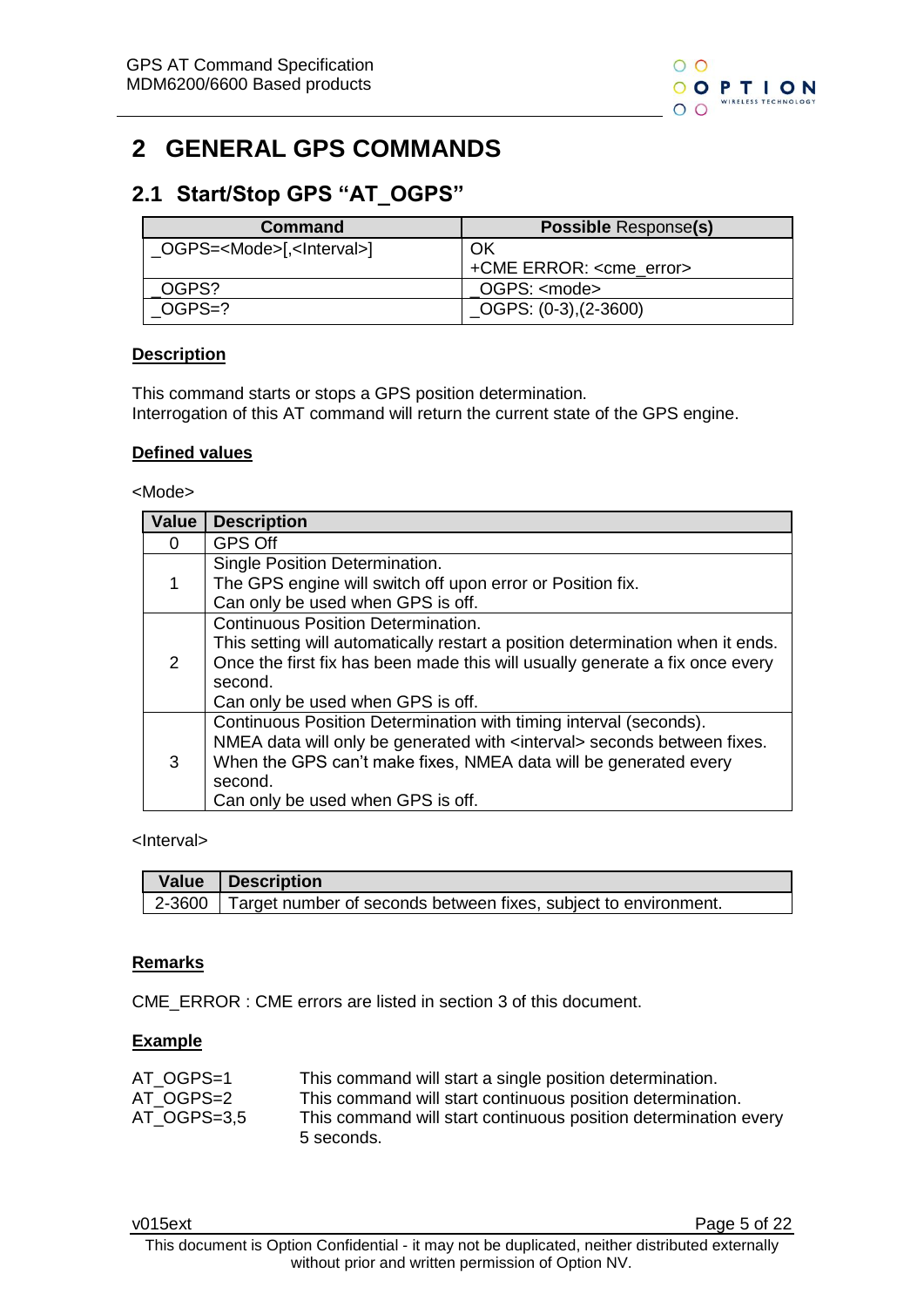

### <span id="page-5-0"></span>**2.1 Option GPS Mode "AT\_OGPSMODE"**

| <b>Command</b>                                | <b>Possible Response(s)</b>                                       |
|-----------------------------------------------|-------------------------------------------------------------------|
| AT_OGPSMODE= <operating mode="">,</operating> | OK                                                                |
| <agps roaming=""></agps>                      | <b>ERROR</b>                                                      |
| OGPSMODE?                                     | _OGPSMODE: <operating mode="">, <agps< td=""></agps<></operating> |
|                                               | Roaming>                                                          |
| OGPSMODE=?                                    | OGPSMODE: (1-3), (0-1)                                            |

#### **Description**

Set the GPS Mode to be used.

#### **Defined values**

<Operating Mode >

|   | Value   Description                    |
|---|----------------------------------------|
|   | PDSM SESSION OPERATION STANDALONE ONLY |
|   | PDSM SESSION OPERATION MSBASED         |
| 2 | PDSM SESSION OPERATION MSASSISTED      |

*\*Modes 1 and 2 are most commonly used.*

#### <AGPS Roaming>

| Value   Description                                                |
|--------------------------------------------------------------------|
| Disable AGPS data download when roaming                            |
| (sets mode effectively to PDSM_SESSION_OPERATION_STANDALONE_ONLY). |
| Enable AGPS data download when roaming                             |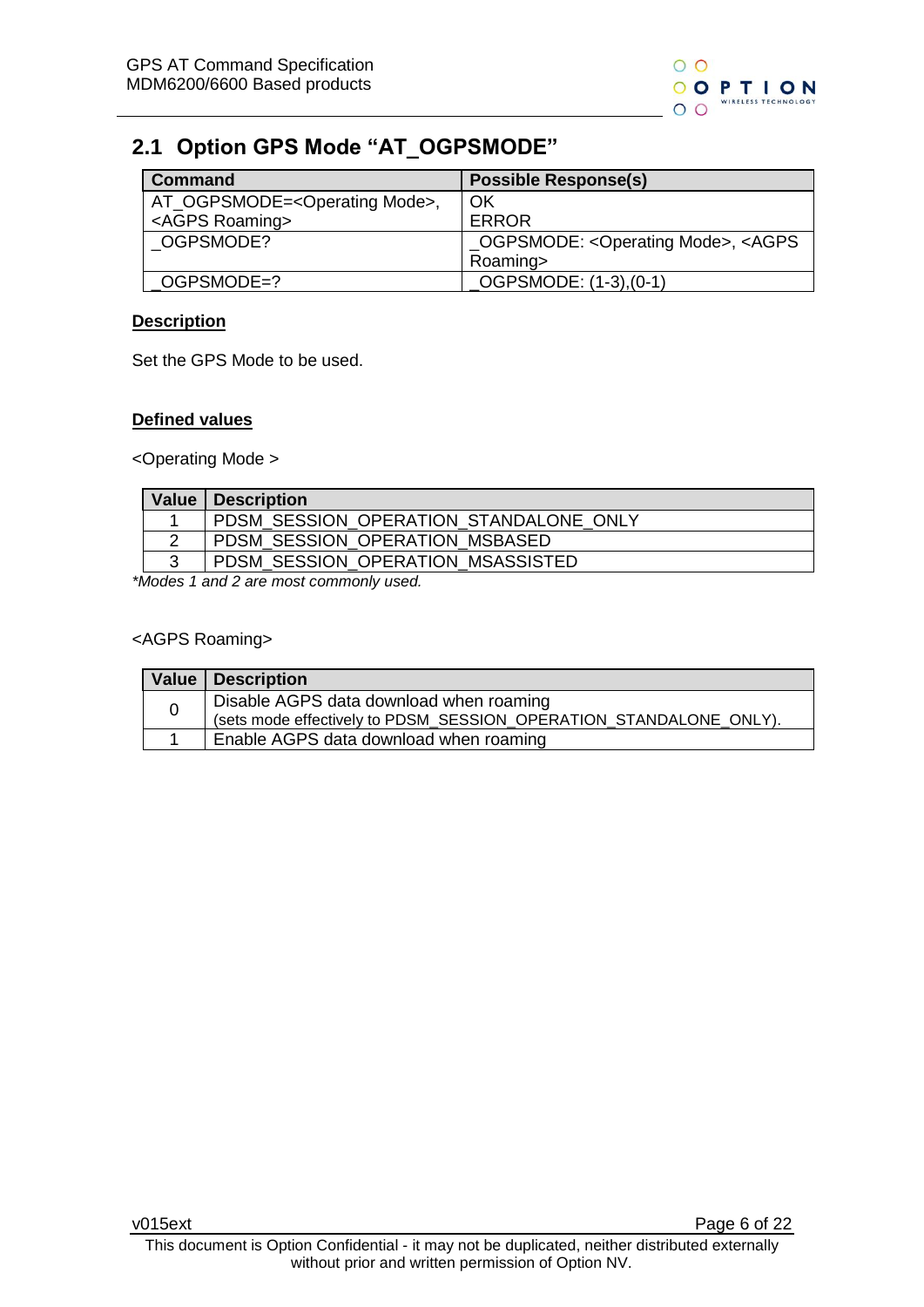### <span id="page-6-0"></span>**2.2 Get Unsolicited when GPS Fix "AT\_OGPSFIX"**

| Command                    | <b>Possible Response(s)</b>      |
|----------------------------|----------------------------------|
| OGPSFIX= <enable></enable> | OK                               |
|                            | +CME ERROR: <cme error=""></cme> |
| OGPSFIX?                   | OGPSFIX: <enable></enable>       |
| OGPSFIX=?                  | OGPSFIX: (0-1)                   |

#### **Description**

This command will enable/disable unsolicited response in case a GPS fix is received or lost.

#### **Defined values**

<enable>:

| <b>Value Description</b>     |
|------------------------------|
| Disable unsolicited response |
| Enable unsolicited response  |

*\*Default is 0. This will enable \_OGPSUNSOLFIX unsolicited response.*

#### **Unsolicited Values**

4 possible values:

| <b>Value</b> | <b>Description</b>                                                                                                               |
|--------------|----------------------------------------------------------------------------------------------------------------------------------|
| 0            | GPS engine started<br>(triggered when _OGPS=1,2 or 3)                                                                            |
|              | GPS engine stopped<br>(triggered when _OGPS=0)                                                                                   |
| 2            | GPS fix is available<br>(triggered right after GPS fix becomes available)<br>Only in continuous GPS position determination mode! |
| 3            | GPS fix is lost<br>(triggered when toggled from fix to no fix)                                                                   |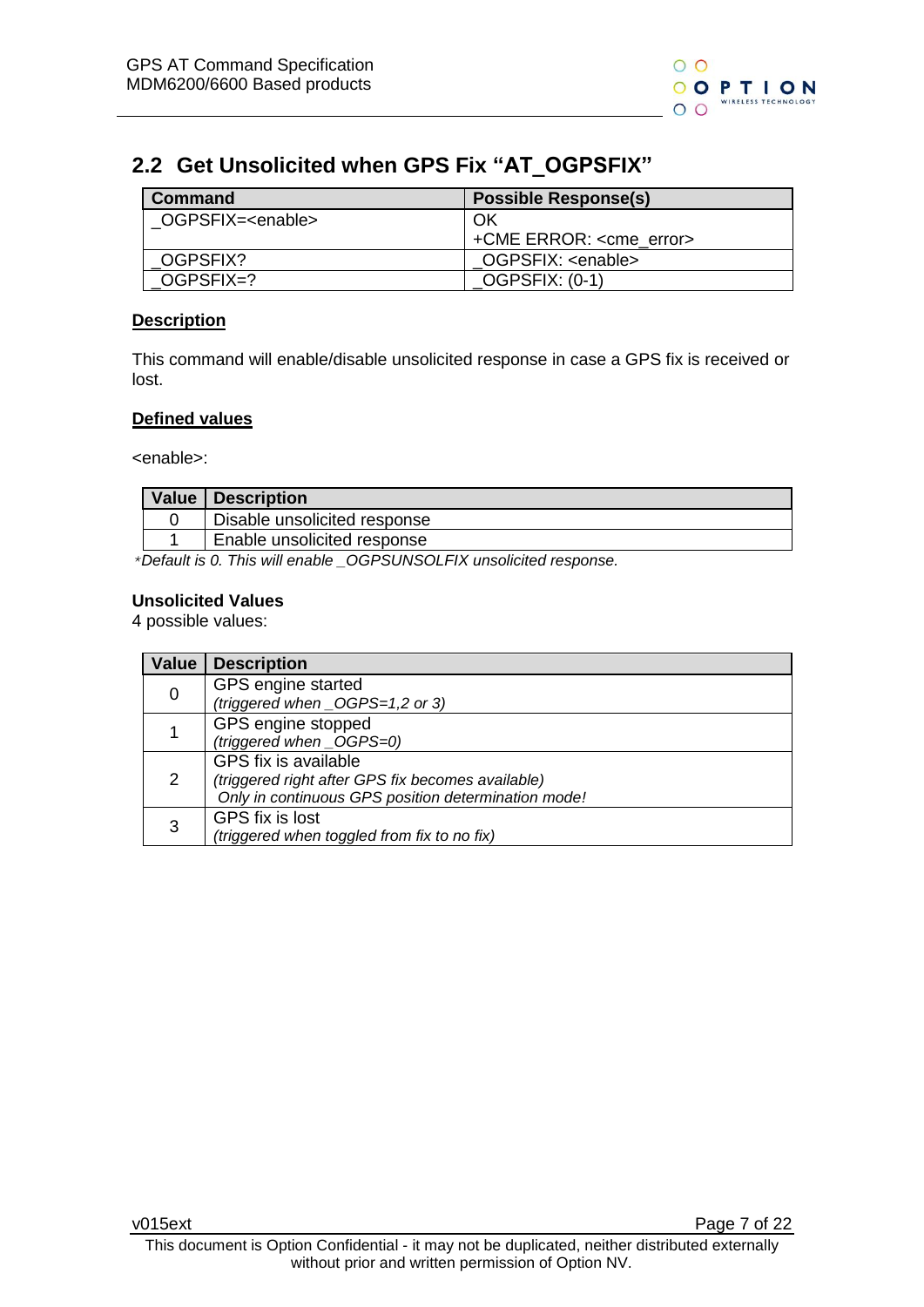## <span id="page-7-0"></span>**2.3 Clear GPS Assistance Data "AT\_OGPSCLEAR"**

| Command                    | <b>Possible Response(s)</b> |
|----------------------------|-----------------------------|
| OGPSCLEAR= <data>,1</data> | ΟK                          |
|                            | <b>ERROR</b>                |
|                            | <b>CME ERROR</b>            |
| OGPSCLEAR?                 | ERROR                       |
| OGPSCLEAR=?                | <b>OGPSCLEAR</b>            |

#### **Description**

This AT command allows you to clear all or part of the GPS assistance data stored on the device. This command can only be used to clear data. Interrogation of the AT commands (AT\_OGPSCLEAR?) will return an error.

You can only clear assistance data while the GPS engine is switched off. Please keep in mind GPS will stay on for a while after the last fix. OGPSEVT can be used to see when issuing this command will be possible.

#### **Defined values**

<data>

| <b>Value</b> | <b>Description</b>                         |
|--------------|--------------------------------------------|
| <b>ALL</b>   | Clears all assistance data.                |
| <b>COLD</b>  | Clears all assistance data except Almanac. |
| <b>WARM</b>  | Clears ephemeris data.                     |
| <b>TIME</b>  | Clears time.                               |
| <b>REFLC</b> | <b>Clears Reference Location</b>           |
| <b>SVDIR</b> | Clears SV dir                              |
| <b>SVSTR</b> | <b>Clears SV Steer</b>                     |
| <b>SADAT</b> | Clears SV Data                             |
| <b>EPH</b>   | Clears ephemeris data.                     |
| <b>IONO</b>  | Clears ionosphere corrections.             |
| <b>UTC</b>   | Clears time.                               |
| <b>ALM</b>   | Clears almanac data.                       |
| <b>RTI</b>   | Clears real time info.                     |
| <b>CELDB</b> | Clears Cell Database.                      |

#### **Example**

Clear all stored assistance data: AT\_OGPSCLEAR="ALL",1

v015ext Page 8 of 22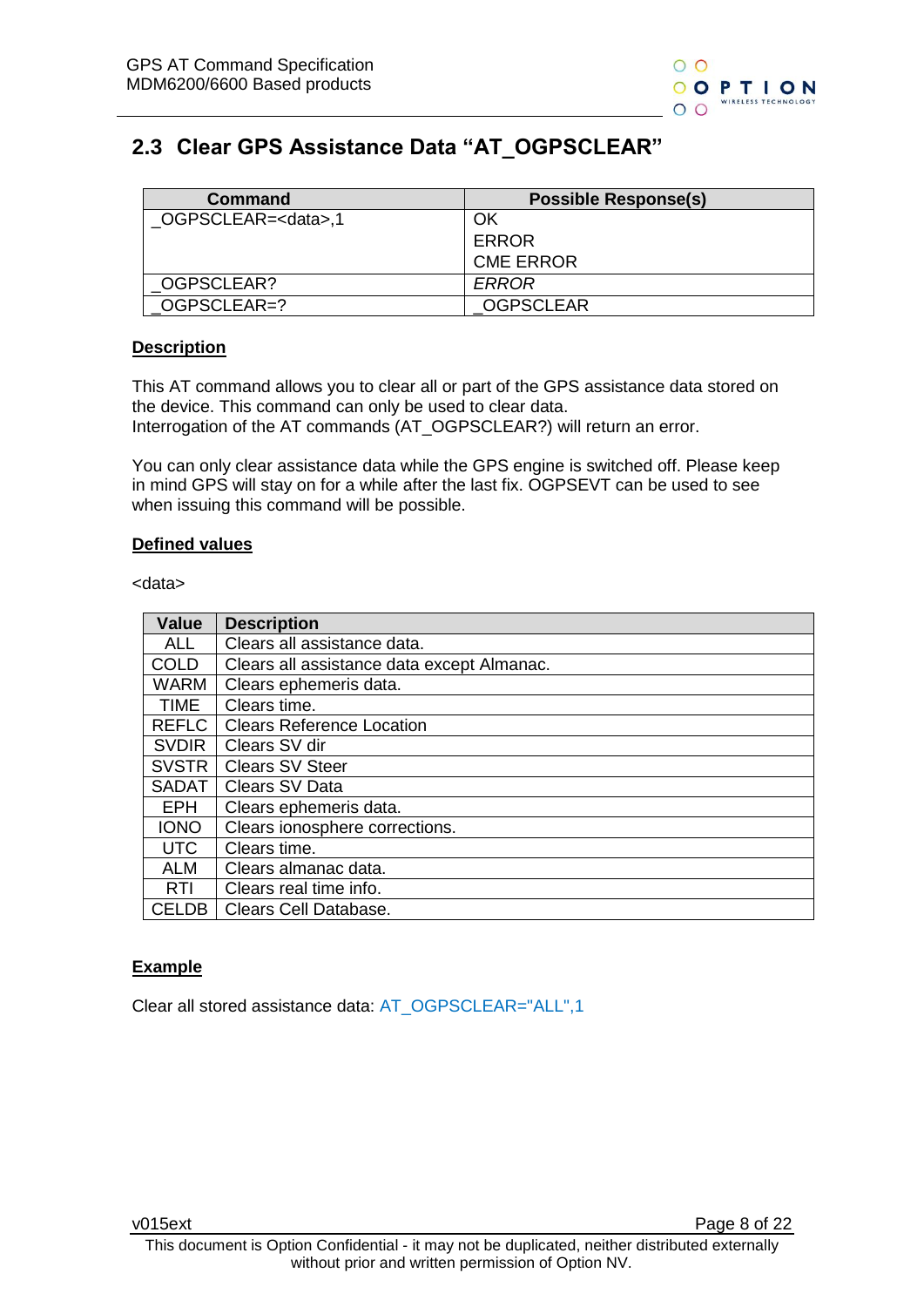

### <span id="page-8-0"></span>**2.4 Is GPS allowed "AT\_OGPSALLOW"**

| Command                    | <b>Possible Response(s)</b> |
|----------------------------|-----------------------------|
| OGPSALLOW= <value></value> | OK                          |
|                            | ERROR                       |
| OGPSALLOW?                 | OGPSALLOW: <value></value>  |
|                            | ERROR                       |
| OGPSALLOW=?                | OGPSALLOW: (0-3)            |

#### **Description**

This AT command allows you to specify if GPS should be permitted for Mobileoriginated (MO) or Mobile-terminated (MT). During an emergency call, a MT session will always be permitted irrespective of the setting.

If the item has never been written, then reading will give an error. This command is also used for gps privacy.

The command is persistent; it will read/write a specific NV item. It only has effect in CDMA mode.

#### **Defined values**

<value>

| Value         | <b>Description</b>                          |
|---------------|---------------------------------------------|
| 0             | Allow all GPS sessions (default)            |
|               | Allow MT GPS sessions only                  |
| $\mathcal{P}$ | Allow MO GPS sessions only (except for E91) |
| 3             | Disallow all GPS sessions (except for E911) |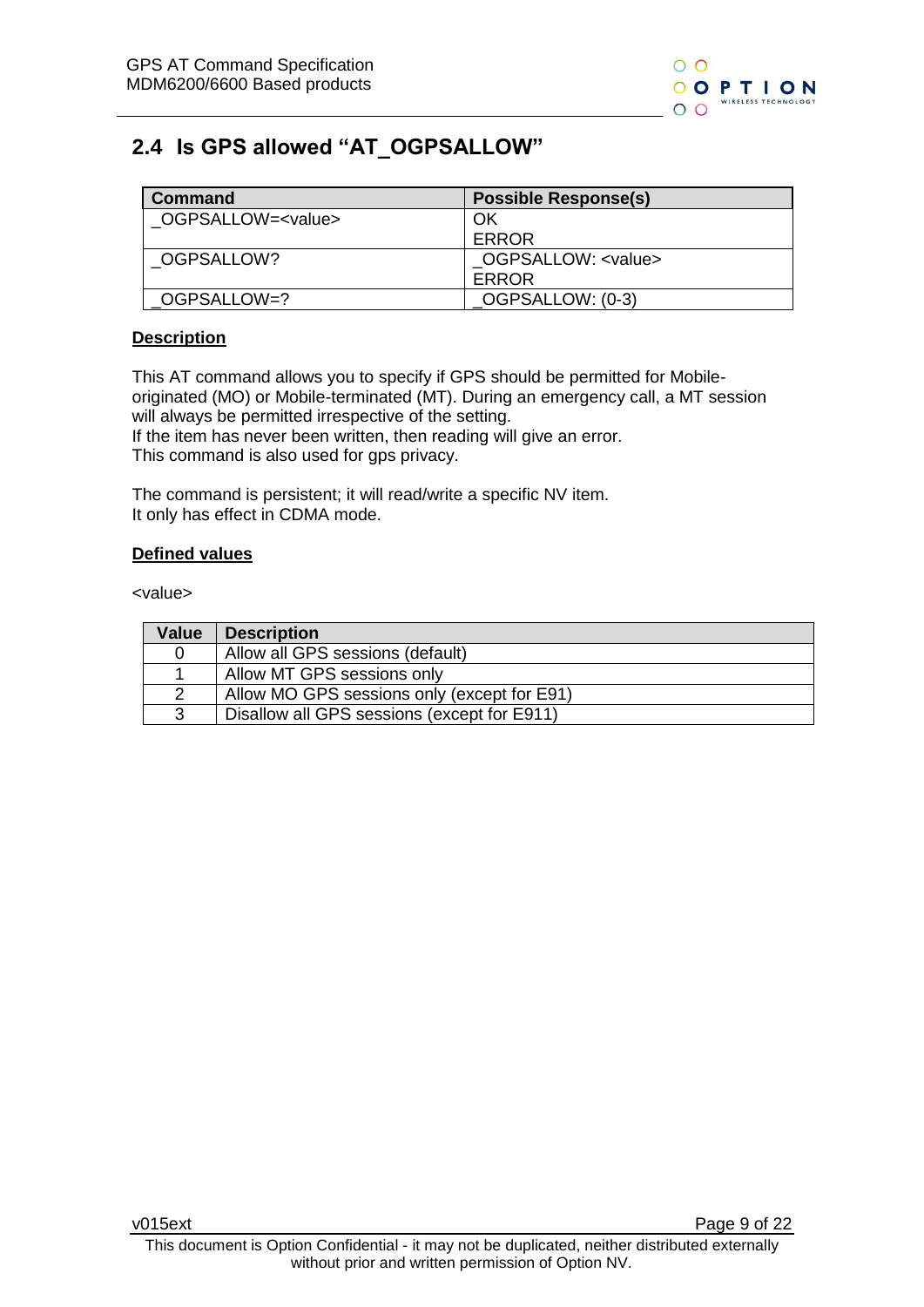

### <span id="page-9-0"></span>**2.5 GPS LNA enable "AT\_OGPSLNA"**

| <b>Command</b>                                             | <b>Possible Response(s)</b>                             |
|------------------------------------------------------------|---------------------------------------------------------|
| AT_OGPSLNA= <enable>, [<gps loss="" rf="">]</gps></enable> | $\overline{\phantom{a}}$ OK                             |
|                                                            | <b>ERROR</b>                                            |
| OGPSLNA?                                                   | _OGPSLNA: <enabled>, <gps rf<="" td=""></gps></enabled> |
|                                                            | Loss                                                    |
| OGPSLNA=?                                                  | _OGPSLNA: (0-1),(0-254)                                 |

#### **Description**

Enable or Disable the external LNA for GPS. Optionally also setting the RF loss of the currently chosen RF path (with or without external LNA). The LNA/no LNA RF loss values are written to NV items, and are restored from the right NV item (depending on LNA enabled or disabled) at boot time.

The changes are only effective after a reboot of the device.

#### **Defined values**

<Enable >

| Value   Description      |
|--------------------------|
| Disable the external LNA |
| Enable the external LNA  |

< GPS RF Loss >

| <b>Value   Description</b>                                                                                                                               |
|----------------------------------------------------------------------------------------------------------------------------------------------------------|
| RF loss of the GPS path in 0.1 dB. So a value of 56 means the RF loss is<br>0-254 5.6dB. A value for both with and without external LNA are kept into NV |
| memory.                                                                                                                                                  |

#### **Examples**

Enable external LNA, set RF loss to 3.1dB: AT\_OGPSLNA=1,31 Disable external LNA, set RF loss to a previously set value: AT\_OGPSLNA=0

v015ext Page 10 of 22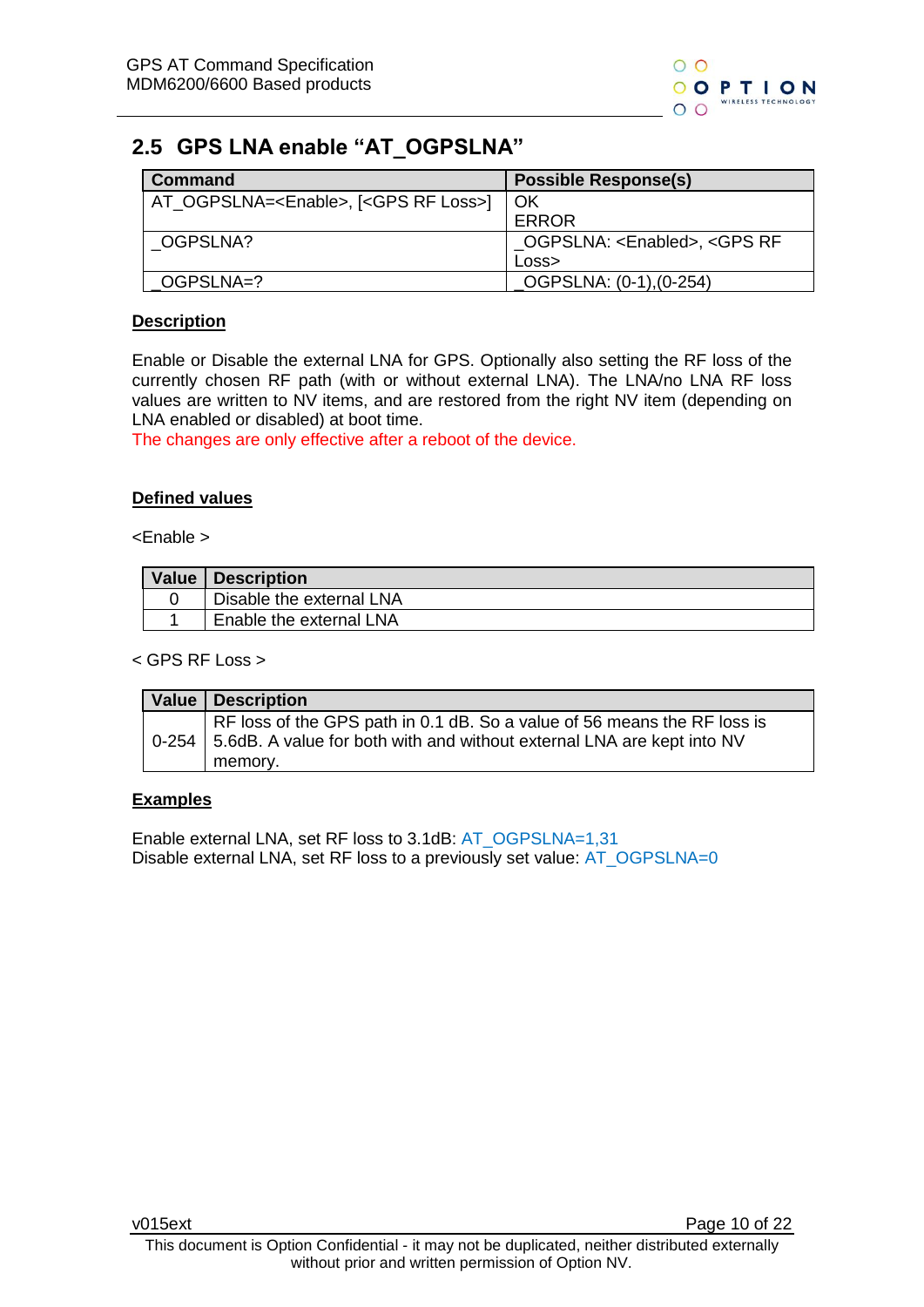# <span id="page-10-0"></span>**3 SUPL A-GPS COMMANDS**

### <span id="page-10-1"></span>**3.1 Set SUPL Parameters "AT\_OGPSLS"**

| <b>Command</b>                              | <b>Possible Response(s)</b>                                 |
|---------------------------------------------|-------------------------------------------------------------|
| _OGPSLS= URL:Port ID, <security></security> | OK                                                          |
|                                             | ERROR                                                       |
| OGPSLS?                                     | _OGPSLS: <url:port id="">, <security></security></url:port> |
| OGPSLS=?                                    | OGPSLS: <url:port id="">,(0-1)</url:port>                   |

#### **Description**

This AT Command is used to set server connection parameters for use with SUPL A-GPS.

#### **Defined values**

<URL> URL (Uniform Resource Locator) format: String, max 128 bytes in length.

<Port ID> Port Number

<Security> Transport Security for secure or non-secure SUPL server connections

| Value | <b>Description</b>                                 |
|-------|----------------------------------------------------|
| 0     | non-secure SUPL server<br>(no certificates needed) |
|       | Default value                                      |
|       | secure SUPL server                                 |
|       | (SUPL certificates needed)                         |

#### **Examples**

AT\_OGPSLS=["http://www.yourSUPLsite.com:7275"](http://www.yoursuplsite.com:7275/), 0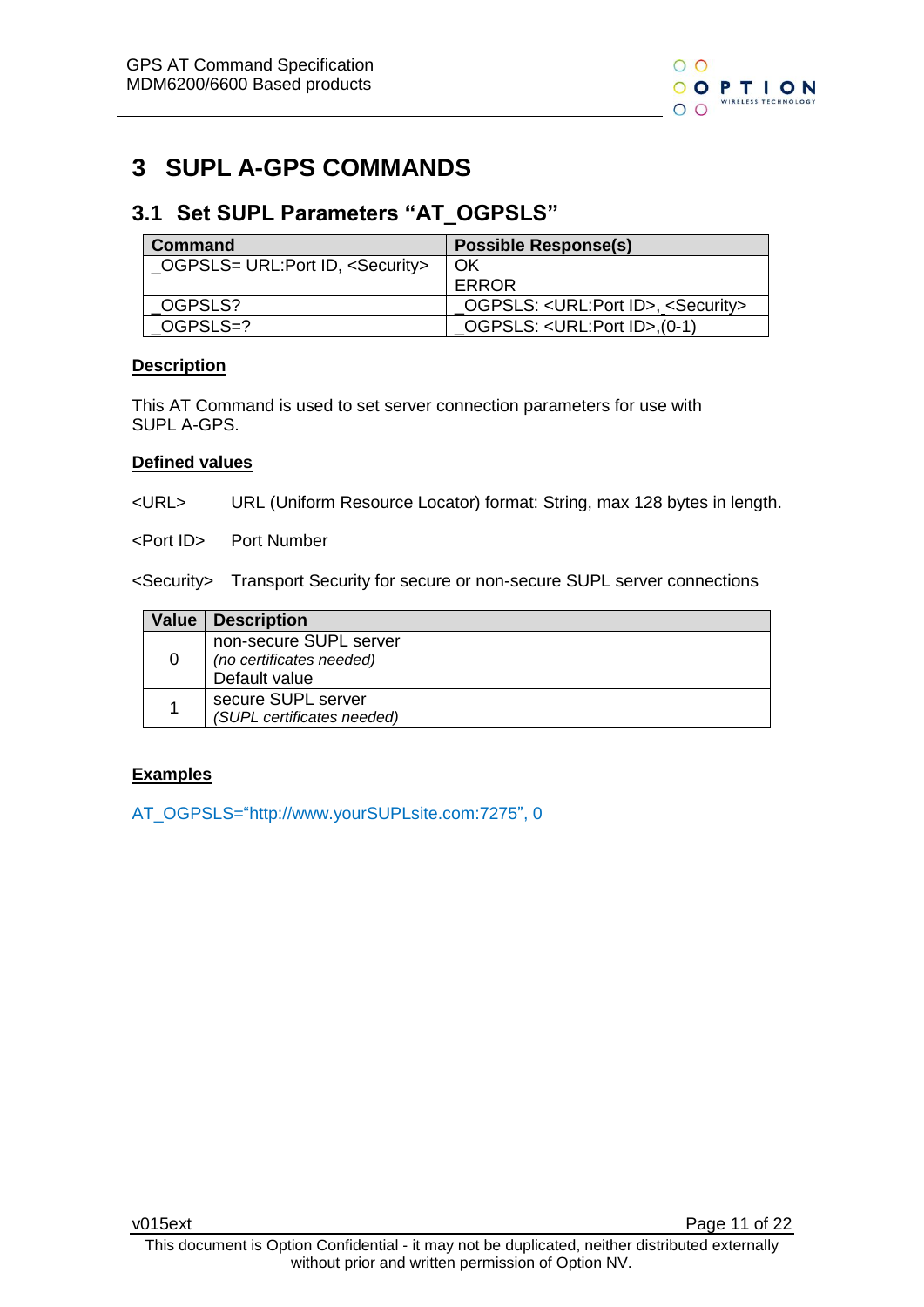# <span id="page-11-0"></span>**3.2 SUPL PDP Context Information "AT\_OGPSCONT"**

| <b>Command</b>                       | <b>Possible Response(s)</b>                               |
|--------------------------------------|-----------------------------------------------------------|
| $\_\$ OGPSCONT= <cid=1>,[PDP</cid=1> | OK                                                        |
| type],[APN],[IP                      | <b>ERROR</b>                                              |
| Address], [D_comp] , [H_comp]        |                                                           |
|                                      | OGPSCONT: <context id="">,<pdp< td=""></pdp<></context>   |
| OGPSCONT?                            | type>, <apn>,<ip address="">,<d_comp></d_comp></ip></apn> |
|                                      | <h_comp>,</h_comp>                                        |
| OGPSCONT=?                           | $LOGPSCONT: 1, "IP", (0-2), (0-4)$                        |
|                                      | _OGPSCONT: 1,"PPP",,,(0-2),(0-4)                          |

#### **Description**

Sets the Context information which GPS will use to contact the SUPL server.

#### **Defined values**

<Cid> Only context id 1 is allowed because the GPS engine will always use that one.

#### <PDP type>

|                      | <b>Value</b> | <b>Description</b>                                                                                                                                                              |  |  |
|----------------------|--------------|---------------------------------------------------------------------------------------------------------------------------------------------------------------------------------|--|--|
|                      | <b>PPP</b>   | Point to Point Protocol                                                                                                                                                         |  |  |
|                      | IP           | Internet Protocol                                                                                                                                                               |  |  |
|                      | $<$ APN $>$  | Access Point Name: a string parameter which is a logical name that is<br>used to select the GGSN or the external packet data network, max.<br>100 characters (bytes) of length. |  |  |
| <ip address=""></ip> |              | IP Address format: "xxx.xxx.xxx.xxx"                                                                                                                                            |  |  |
| $<$ D_comp $>$       |              | A numeric parameter that controls PDP data compression (applicable<br>for SNDCP only) (refer 3GPP TS 44.065)                                                                    |  |  |
|                      | <b>Value</b> | <b>Description</b>                                                                                                                                                              |  |  |

| Value   Description                     |
|-----------------------------------------|
| Off                                     |
| On (manufacturer preferred compression) |
| V.42bis                                 |

<H\_comp> A numeric parameter that controls PDP header compression (refer 3GPP TS 44.065 and 3GPP TS 25.323)

| <b>Value</b> | <b>Description</b>                      |
|--------------|-----------------------------------------|
|              | Off                                     |
|              | On (manufacturer preferred compression) |
|              | RFC1144 (applicable for SNDCP only)     |
| ર            | RFC2507                                 |
|              | RFC3095 (applicable for PDCP only)      |

#### **Remark**

v015ext Page 12 of 22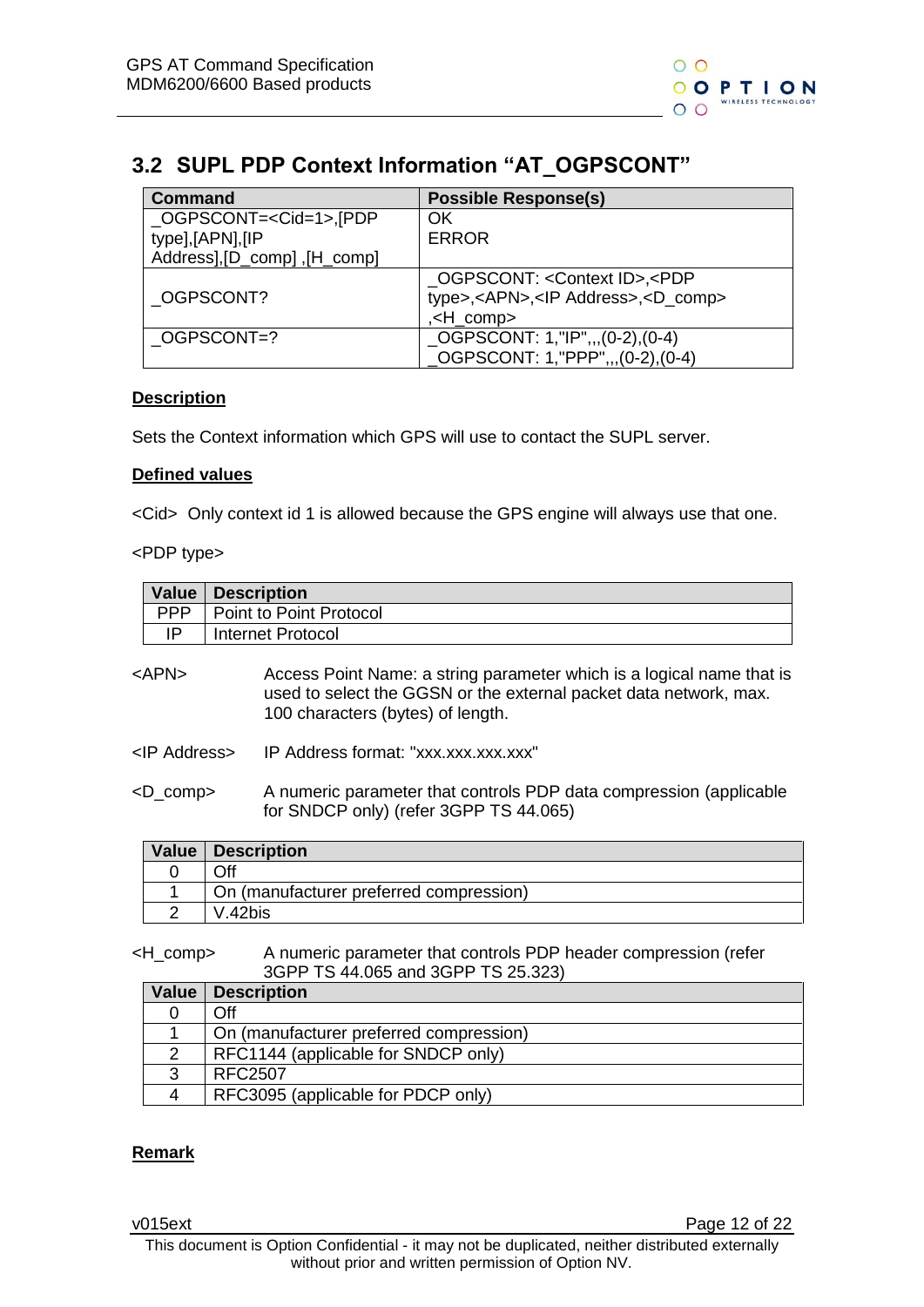

Only *context id 1* is allowed because the GPS engine will always use that one.

#### **Example**

AT\_OGPSCONT=1,"IP","yourAPNhere"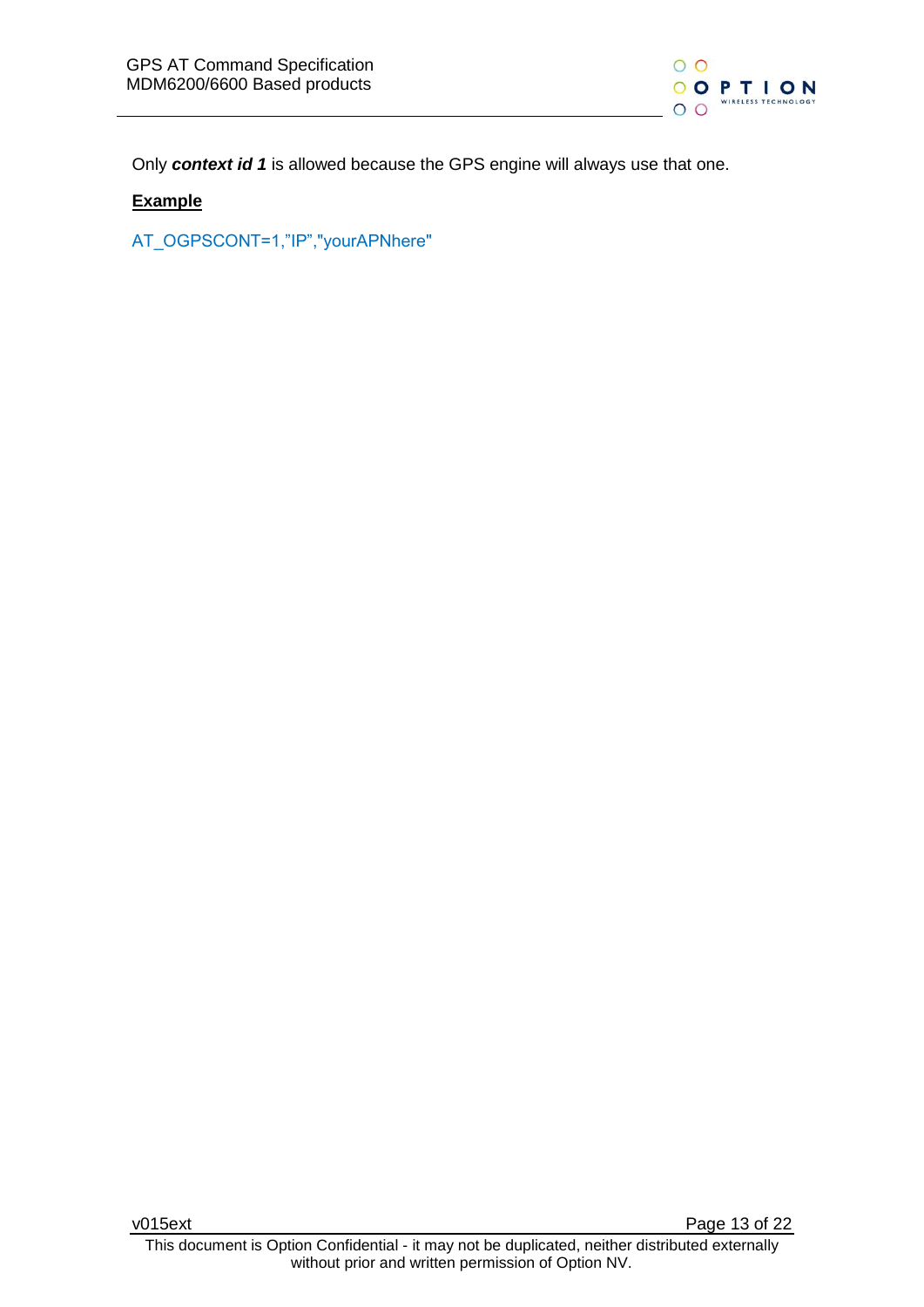

#### <span id="page-13-0"></span>**3.3 SUPL PDP Context Authentication Parameters "AT\_OGPSPDPP"**

| Command                                            | <b>Possible Response(s)</b>                                                       |
|----------------------------------------------------|-----------------------------------------------------------------------------------|
| AT_OGPSPDPP= <cid=1>,<authtype></authtype></cid=1> | ΟK                                                                                |
| $[-\text{casesword}][\text{const_name}]$           | <b>ERROR</b>                                                                      |
| AT OGPSPDPP?                                       | OGPSPDPP:<br>1, <authtype>,<password>,<username></username></password></authtype> |
| AT OGPSPDPP=?                                      | $\_\text{OGPSPDPP: } (1), (0-2),$                                                 |

#### **Description**

This command is used to define the authentication parameters associated with GPS PDP context 1 (cid=1). <cid> corresponds to the id used in the \_OGPSCONT command.

Only the first context will be used.

#### **Defined values**

<cid>: The context corresponding to the \_OGPSCONT context id. must be 1.

<auth-type>:

| Value   Description |
|---------------------|
| None                |
| <b>PAP</b>          |
| CHAP                |

<password>: password

<username>: username

#### **Remark**

Only *context id 1* is allowed because the GPS engine will always use that one.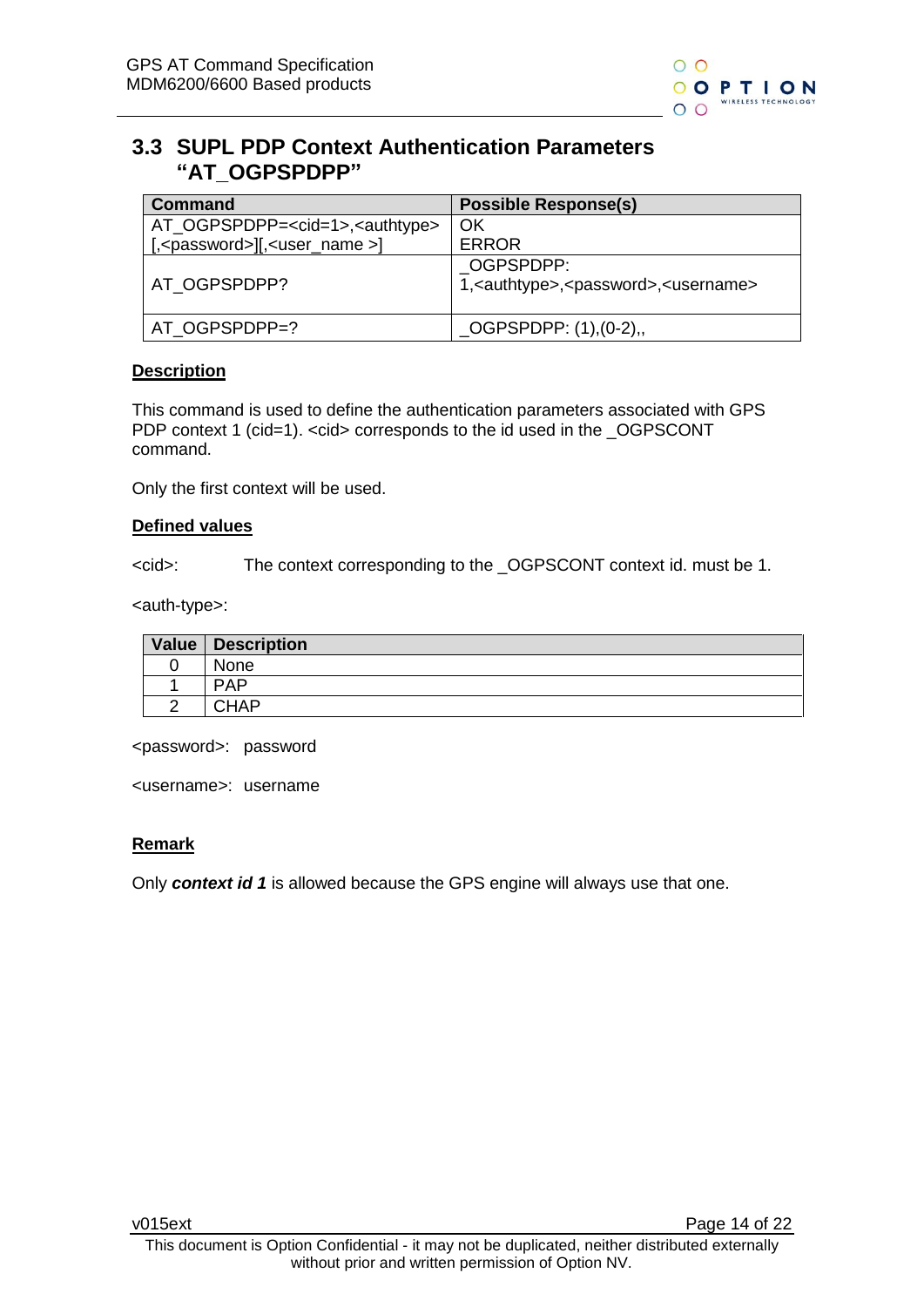

### <span id="page-14-0"></span>**3.4 Enable or disable GPS status unsolicited events "AT\_OGPSEVT"**

| Command                    | <b>Possible Response(s)</b> |
|----------------------------|-----------------------------|
| OGPSEVT= <enable></enable> | ΟK                          |
|                            | ERROR                       |
|                            | +CME ERROR: <err></err>     |
| OGPSEVT?                   | <enable></enable>           |
| OGPSEVT=?                  | OGPSEVT: (0-1)              |

#### **Description**

With this command you can enable or disable the unsolicited events that will display the status of the GPS engine (for A-GPS SUPL sessions on UMTS, IS-95 sessions on CMDA and GpsOneXTRA sessions for both UMTS and CDMA). *\*This command is not applicable for S-GPS sessions.*

#### **Defined values**

<enable>:

| Value | Description    |
|-------|----------------|
|       | <b>Disable</b> |
|       | Enable         |

*\*Default is 0. This will enable \_OGPSEVT unsolicited response.*

#### **Unsolicited Values**

5 possible values:

| Value         | <b>Description</b>            | <b>Valid For</b>             |                                                                                                                                                    |
|---------------|-------------------------------|------------------------------|----------------------------------------------------------------------------------------------------------------------------------------------------|
| 0             | GPS Comm Begin.               | AGPS on UMTS,<br><b>CDMA</b> | Will be sent when an AGPS<br>service starts making a<br>connection to the server.                                                                  |
|               | <b>GPS Comm</b><br>Connected. | AGPS for UMTS,<br>CDMA       | Will be sent when an AGPS<br>service successfully made a<br>connection to the server.                                                              |
| $\mathcal{P}$ | <b>GPS Comm Failure.</b>      | AGPS on UMTS,<br>CDMA        | Will be sent when an AGPS<br>service failed to make a<br>connection to the server.                                                                 |
| 3             | GPS Comm Done.                | AGPS on UMTS,<br><b>CDMA</b> | Will be sent when the AGPS<br>service communication to the<br>network ends. This will be sent<br>both for successful and<br>unsuccessful sessions. |
| 4             | GPS Update failure.           | AGPS on UMTS,<br>CDMA        | Indicates a failure in updating<br>the module. This will usually<br>follow a completed Comm<br>session containing a Comm<br>Failure.               |

v015ext v015ext and v015ext v015ext and v015ext and v015ext and v015ext and v015ext and v015ext and v015ext and v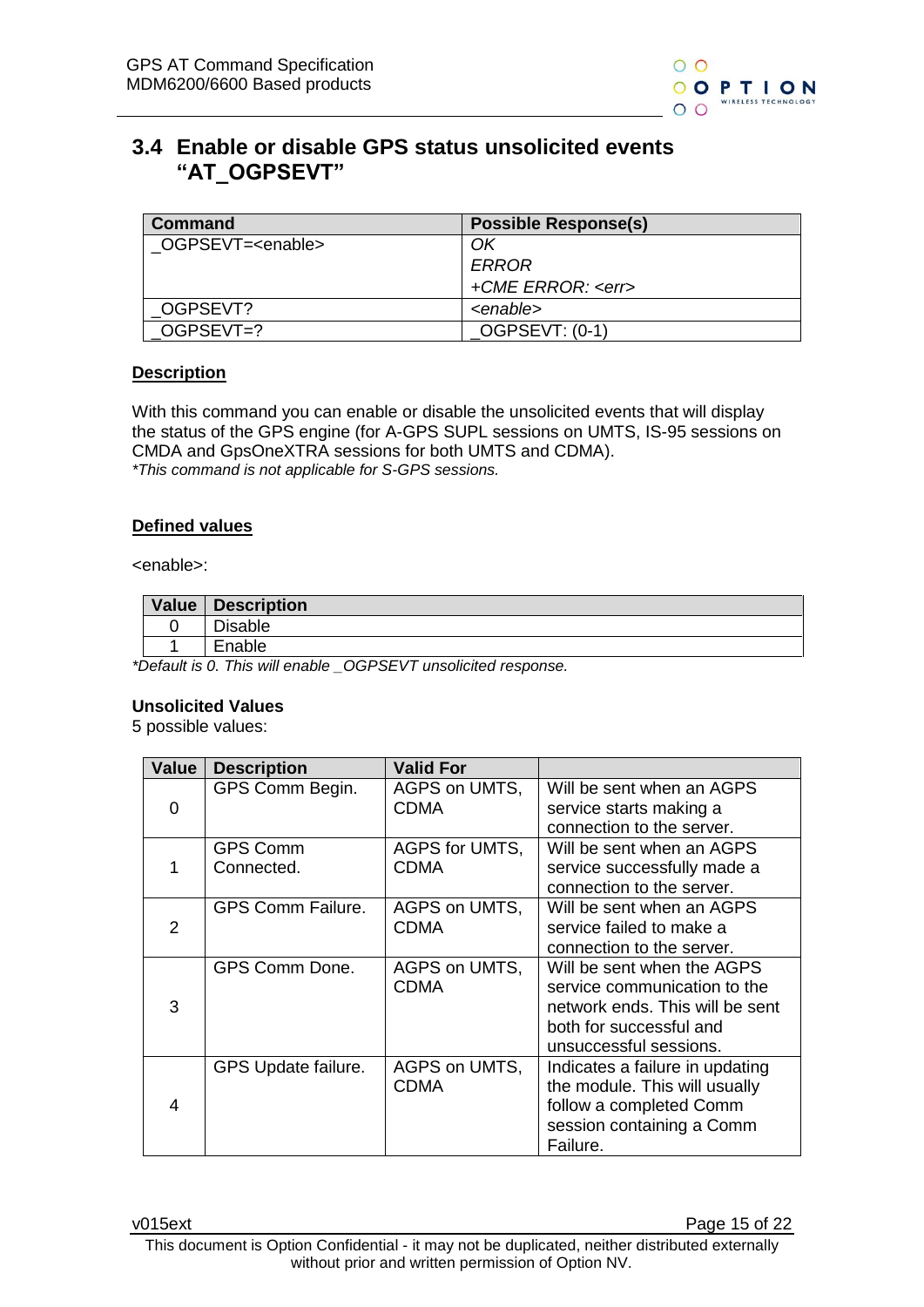

|                 | GPS Done.              | All GPS modes | After GPS is turned off it will<br>stay hot for a number of |
|-----------------|------------------------|---------------|-------------------------------------------------------------|
| 5               |                        |               | seconds. This event is sent                                 |
|                 |                        |               | when the engine turns off                                   |
|                 |                        |               | completely.                                                 |
| 10              | GpsOneXTRA Time        | GpsOneXTRA on |                                                             |
|                 | Download Start.        | <b>UMTS</b>   |                                                             |
|                 | <b>GpsOneXTRA Time</b> | GpsOneXTRA on |                                                             |
| 11              | Download               | <b>UMTS</b>   |                                                             |
|                 | Connected to server.   |               |                                                             |
| 12 <sub>2</sub> | GpsOneXTRA Time        | GpsOneXTRA on |                                                             |
|                 | Download Done.         | <b>UMTS</b>   |                                                             |
| 13              | <b>GpsOneXTRA Time</b> | GpsOneXTRA on |                                                             |
|                 | Download Failed.       | <b>UMTS</b>   |                                                             |
| 14              | GpsOneXTRA Data        | GpsOneXTRA on |                                                             |
|                 | Download Start.        | UMTS, CDMA    |                                                             |
|                 | GpsOneXTRA Data        | GpsOneXTRA on |                                                             |
| 15              | Download               | UMTS, CDMA    |                                                             |
|                 | Connected to server.   |               |                                                             |
| 16              | GpsOneXTRA Data        | GpsOneXTRA on |                                                             |
|                 | Download Done.         | UMTS, CDMA    |                                                             |
| 17              | GpsOneXTRA Data        | GpsOneXTRA on |                                                             |
|                 | Download Failed.       | UMTS, CDMA    |                                                             |

#### **Example**

When the unsolicited events are enabled and a A-GPS SUPL session is going to be setup, the following response will be seen:

- In case of a successful SUPL connection \_OGPSEVT: 0
	- \_OGPSEVT: 1 \_OGPSEVT: 3
- In case of a failing SUPL connection

\_OGPSEVT: 0 (\_OGPSEVT: 2) (\_OGPSEVT: 3) \_OGPSEVT: 4

v015ext Page 16 of 22 This document is Option Confidential - it may not be duplicated, neither distributed externally without prior and written permission of Option NV.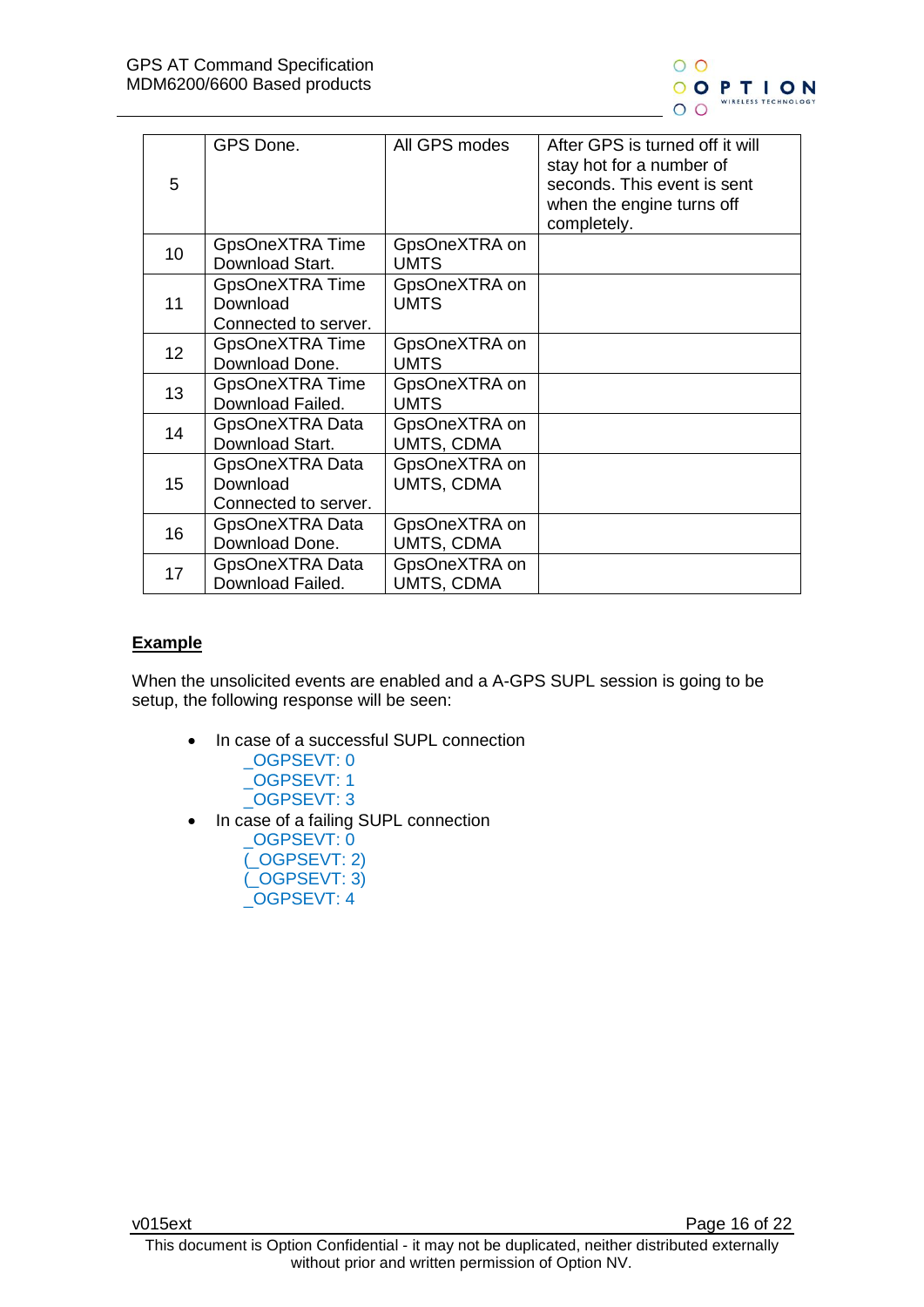

### <span id="page-16-0"></span>**3.5 Set secure time (gps clock) "AT\_OGCLK"**

| <b>Command</b> | <b>Possible Response(s)</b>                    |
|----------------|------------------------------------------------|
|                | OGCLK= <time>   +CME ERROR: <err></err></time> |
| OGCLK?         | OGCLK: <time></time>                           |
|                | +CME ERROR: <err></err>                        |
| OGCLK=?        |                                                |

#### **Description**

This command sets the secured time in the device. This time is used by GPS to verify the validity of the GPS certificate and *should always be set to the universal time (UTC).* If setting of the time fails, a +CME ERROR:  $\langle err \rangle$  is returned. Read command returns the current setting of the secure (gps) clock.

#### **Defined values**

<time>: String type value; format is "yy/MM/dd,hh:mm:ss", where the characters indicate year (two last digits), month, day, hour, minutes, seconds.

#### **Example**

6th of May 2010, 22:10:00 hours (UTC) equals to "10/05/06,22:10:00". AT\_OGCLK="10/05/06,22:10:00"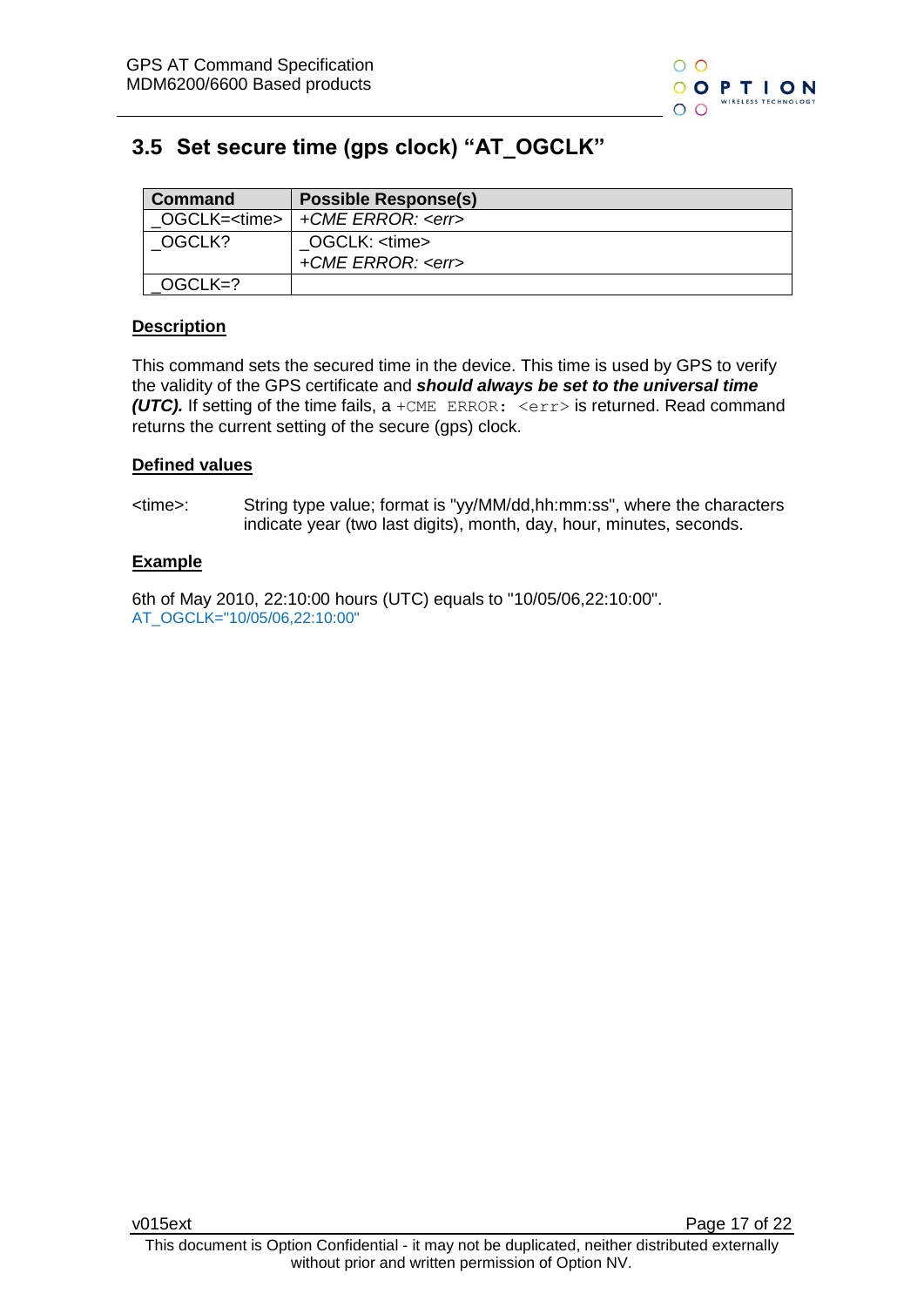

# <span id="page-17-0"></span>**4 GPSONEXTRA COMMANDS**

### <span id="page-17-1"></span>**4.1 Option GPS XTRA Parameters "AT\_OGPSXP"**

| Command                                                                                          | <b>Possible Response(s)</b>                 |
|--------------------------------------------------------------------------------------------------|---------------------------------------------|
| _OGPSXP= <enabled>,<url1>,<url2>,<url3>   +CME ERROR: <err></err></url3></url2></url1></enabled> |                                             |
| OGPSXP?                                                                                          | OGPSXP: <enabled>, <url1>,</url1></enabled> |
|                                                                                                  | $<$ url2>, $<$ url3>                        |
|                                                                                                  | +CME ERROR: <err></err>                     |
| OGPSXP=?                                                                                         | OGPSXP: (0-1),,,                            |

#### **Description**

Can be used to enable or disable the XTRA download and set the XTRA download servers.

#### **Defined values**

<enabled>:

- 0: disable
- 1: enable
- <url1>: Contains the url of the xtra.bin file on the primary XTRA data server. Default value:<http://xtra1.gpsonextra.net/xtra.bin>
- <url2>: Contains the url of the xtra.bin file on the secondary XTRA data server. Default value:<http://xtra1.gpsonextra.net/xtra.bin>
- <url3>: Contains the url of the xtra.bin file on the tertiary XTRA data server. Default value:<http://xtra1.gpsonextra.net/xtra.bin>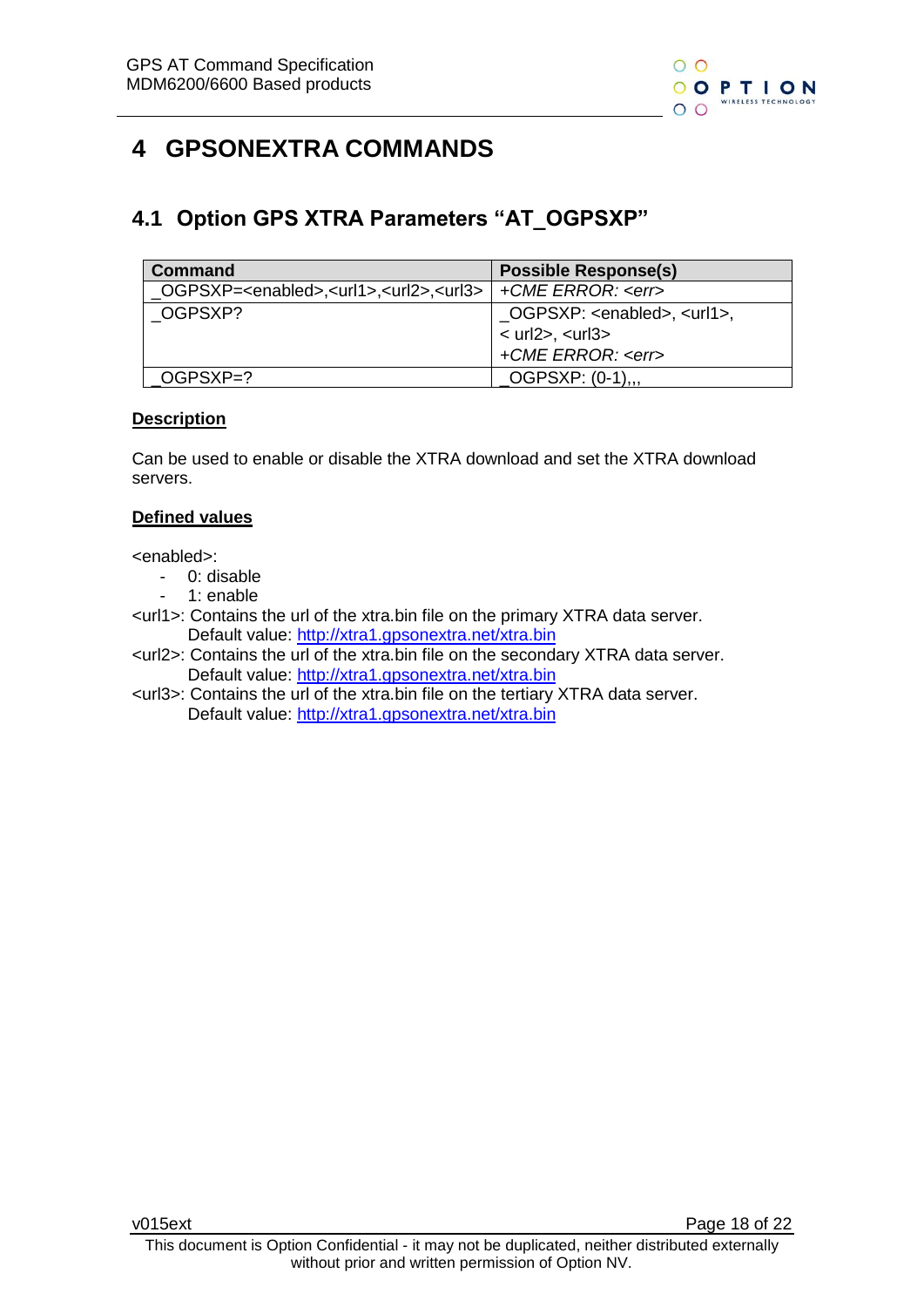## <span id="page-18-0"></span>**4.2 Option GPS XTRA Time Parameters "AT\_OGPSXT"**

| Command                                                                        | <b>Possible Response(s)</b>                          |
|--------------------------------------------------------------------------------|------------------------------------------------------|
| $\angle$ OGPSXT= <enabled>,<url1>,<url2>,<url3></url3></url2></url1></enabled> | +CME ERROR: <err></err>                              |
| OGPSXT?                                                                        | $\angle$ OGPSXT: <enabled>, <url1>,</url1></enabled> |
|                                                                                | $<$ url2>, $<$ url3>                                 |
|                                                                                | +CME ERROR: <err></err>                              |
| OGPSXT=?                                                                       | OGPSXT: (0-1),,,                                     |

#### **Description**

Can be used to enable or disable the XTRA time info download and set the XTRA time info download servers.

#### **Defined values**

<enabled>:

- 0: disable
- 1: enable
- <url1>: Contains the url of the primary XTRA SNTP server. Default value: time.gpsonextra.net
- <url2>: Contains the url of the secondary XTRA SNTP server. Default value: time.gpsonextra.net
- <url3>: Contains the url of the tertiary XTRA SNTP server. Default value: time.gpsonextra.net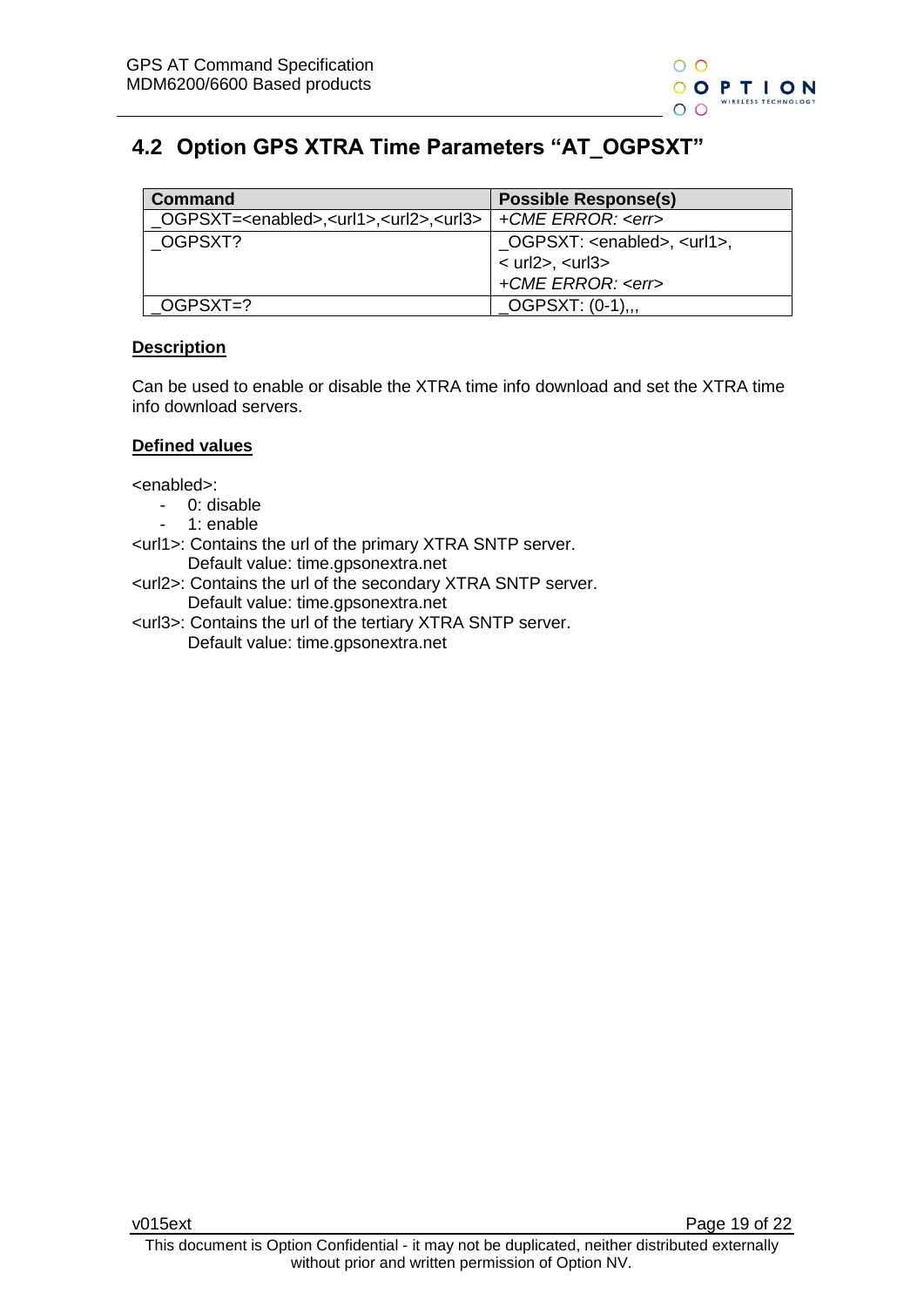

#### CME ERRORS

The following numbers and messages of CME ERRORS are specific to GPS.

| 550 | Invalid PDSM Client ID             | This is an            | Please report this error.              |
|-----|------------------------------------|-----------------------|----------------------------------------|
|     |                                    | internal error.       |                                        |
| 551 | <b>Bad PDSM Service</b>            | Unused                |                                        |
|     | Parameter                          |                       |                                        |
| 553 | <b>PDSM Privacy Error</b>          | Unused                |                                        |
| 554 | <b>PDSM Download Error</b>         | Unused                |                                        |
| 555 | <b>PDSM Network Access Error</b>   | Unused                |                                        |
| 556 | <b>PDSM Operating Error</b>        | <b>Bad Operation</b>  | AT_OGPSMODE                            |
|     |                                    | Parameter             | accepted an illegal value              |
|     |                                    |                       | for a parameter.                       |
|     |                                    |                       | This should not occur.                 |
| 558 | Wrong Location Server Info         | <b>Internal Error</b> | Please report this error.              |
| 559 | Wrong GPS Timeout                  | Unused                |                                        |
| 561 | No Active GPS Session              |                       | An action that requires the            |
|     |                                    |                       | GPS session to be active               |
|     |                                    |                       | was executed while the                 |
|     |                                    |                       | session was off. Either                |
|     |                                    |                       | start the GPS session first            |
|     |                                    |                       | or execute the command                 |
|     |                                    |                       | only when no GPS<br>session is active. |
| 562 | <b>GPS Session Already active</b>  | Unused                |                                        |
|     | for this client                    |                       |                                        |
| 563 | <b>GPS Session Busy</b>            |                       | An action that requires the            |
|     |                                    |                       | GPS session to be off was              |
|     |                                    |                       | executed while the                     |
|     |                                    |                       | session was busy. Either               |
|     |                                    |                       | stop the GPS session or                |
|     |                                    |                       | execute the command                    |
|     |                                    |                       | only when no GPS                       |
|     |                                    |                       | session is active.                     |
| 564 | Phone is offline                   | Unused                |                                        |
| 565 | Phone is CDMA locked               | Unused                |                                        |
| 566 | GPS is locked                      | This is an            | Please report this error.              |
|     |                                    | internal error.       |                                        |
| 567 | Invalid GPS command in this        | e.g when phone        | A GPS session was                      |
|     | phone state                        | is in E911.           | started when the phone                 |
|     |                                    |                       | was in a state that doesn't            |
|     |                                    |                       | allow a GPS session to be              |
|     |                                    |                       | started. Try again when                |
|     |                                    |                       | that state is exited.                  |
| 568 | <b>GPS Connection Failure with</b> |                       | A session with assisted                |
|     | <b>PDE</b>                         |                       | GPS (operation mode: MS                |
|     |                                    |                       | assisted or Ref position) is           |
|     |                                    |                       | started while the UE is out            |
| 569 | No GPS buffers available           | This is an            | of service.                            |
|     |                                    | internal error.       | Please report this error.              |
| 570 | GPS communication                  | Unused                |                                        |
|     |                                    |                       |                                        |

v015ext **Page 20 of 22** 

This document is Option Confidential - it may not be duplicated, neither distributed externally without prior and written permission of Option NV.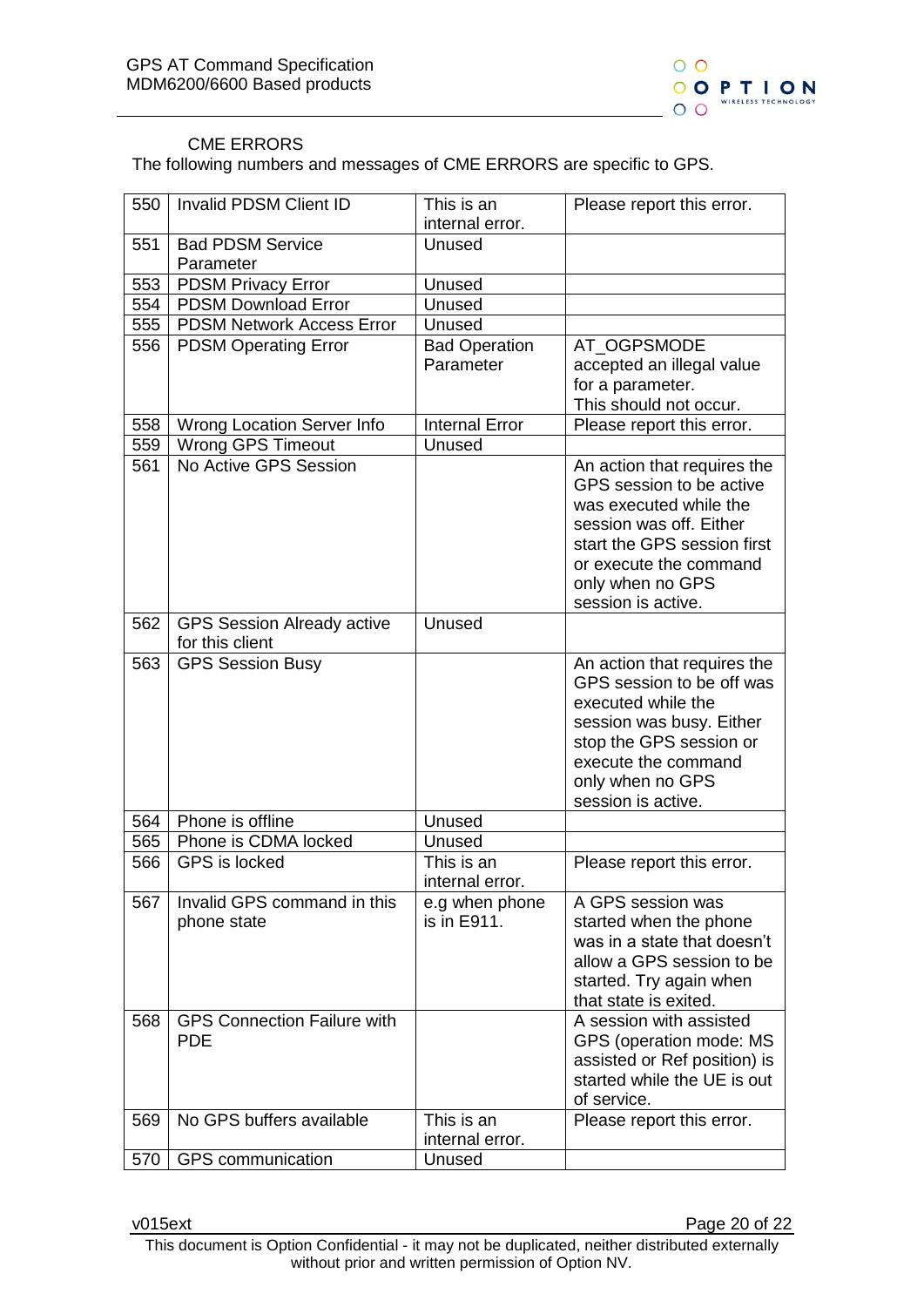

|     | problems with search              |                                |                                                                                                                                                                         |
|-----|-----------------------------------|--------------------------------|-------------------------------------------------------------------------------------------------------------------------------------------------------------------------|
| 571 | GPS Results can not be            | Unused                         |                                                                                                                                                                         |
|     | reported at this time             |                                |                                                                                                                                                                         |
| 572 | GPS Mode not supported            | Unused                         |                                                                                                                                                                         |
| 573 | <b>Periodic Network Induced</b>   | Unused                         |                                                                                                                                                                         |
|     | Position Request in progress      |                                |                                                                                                                                                                         |
| 574 | <b>GPS Authentication failure</b> | e.g. for Secure<br><b>SUPL</b> | The HTTPS connection in<br>Secure SUPL failed to<br>authenticate the SUPL<br>user correctly. You<br>probably need a new<br>SUPL certificate to<br>authenticate properly |
| 575 | Unknown PDSM Error                | Other errors.                  | Please report this error.                                                                                                                                               |